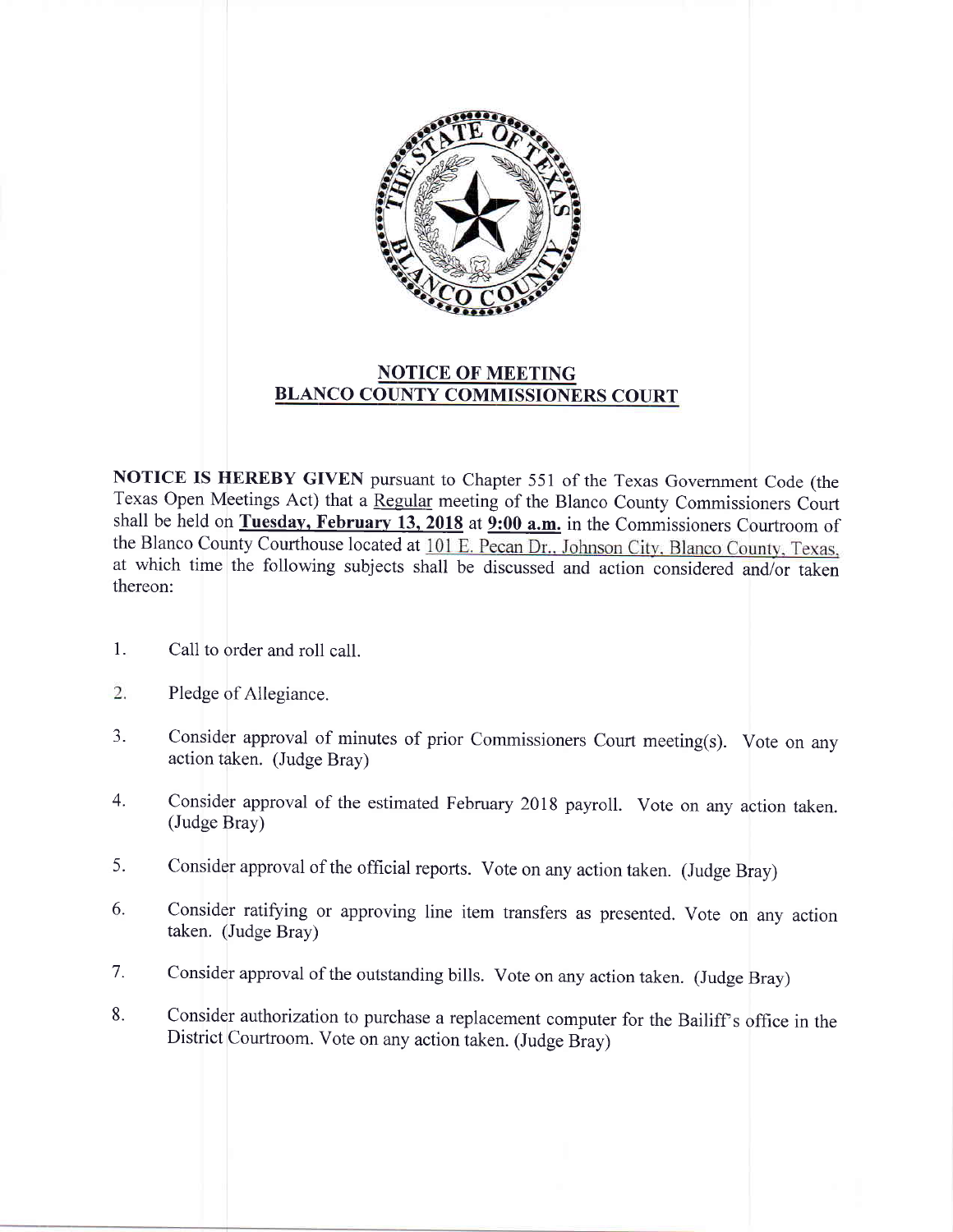- 9. Consider authorization for the County Judge to employ the Jeffrey Law Firm to bring civil actions against pharmaceutical companies regarding the "Opioid Epidemic". Vote on any action taken. (Judge Bray)
- 10, Consider authorization to advertise for paving within Precinct 3. Vote on any action taken. (Commissioner Liesmann)
- 11. Consider authorization for the Blanco County Fair Association to perform upgrades to the exhibit hall at the fairgrounds. Vote on any action taken. (Commissioner Liesmann)
- Presentation of the annual report of the Blanco County Historical Commission by Linda Howard. Informational item only. (Judge Bray) 12.
- Consider authorization of the specifrcations and purchase of one 2018 Ford F-150 pickup for the Sheriff's Department. Vote on any action taken. (Sheriff Jackson) 13.
- Discussion and possible action to accept a revenue certification by the County Auditor and to adopt an appropriate expenditure budget for the funds to purchase the replacement patrol vehicle for the Sheriff's Office. Vote on any action taken. (Judge Bray) t4.
- Consider burn ban. Vote on any action taken. (Judge Bray) 15.
- Consider authorization for the County Judge to enter into a contract with Lone Star Commissary to provide comrnissary services for inmates. Vote on any action taken. (Sheriff Jackson) 16.
- Discussion and possible action regarding surplus property owned by pEC. Vote on any action taken. (Commissioner Liesmann) 17.
- Consider proclamation declaring February 22,2018 as "President George Washington Day" in Blanco County. Vote on any action taken. (Judge Bray) 18.
- Authorize the purchase of security cameras, switch, wireless intemet point, UpS and labor to install items at the South County annex building. Funds will be used from the tax note upon verification of remaining balance in account. Vote on any action taken. (Judge Bray) 19.
- Adjourn. 20.